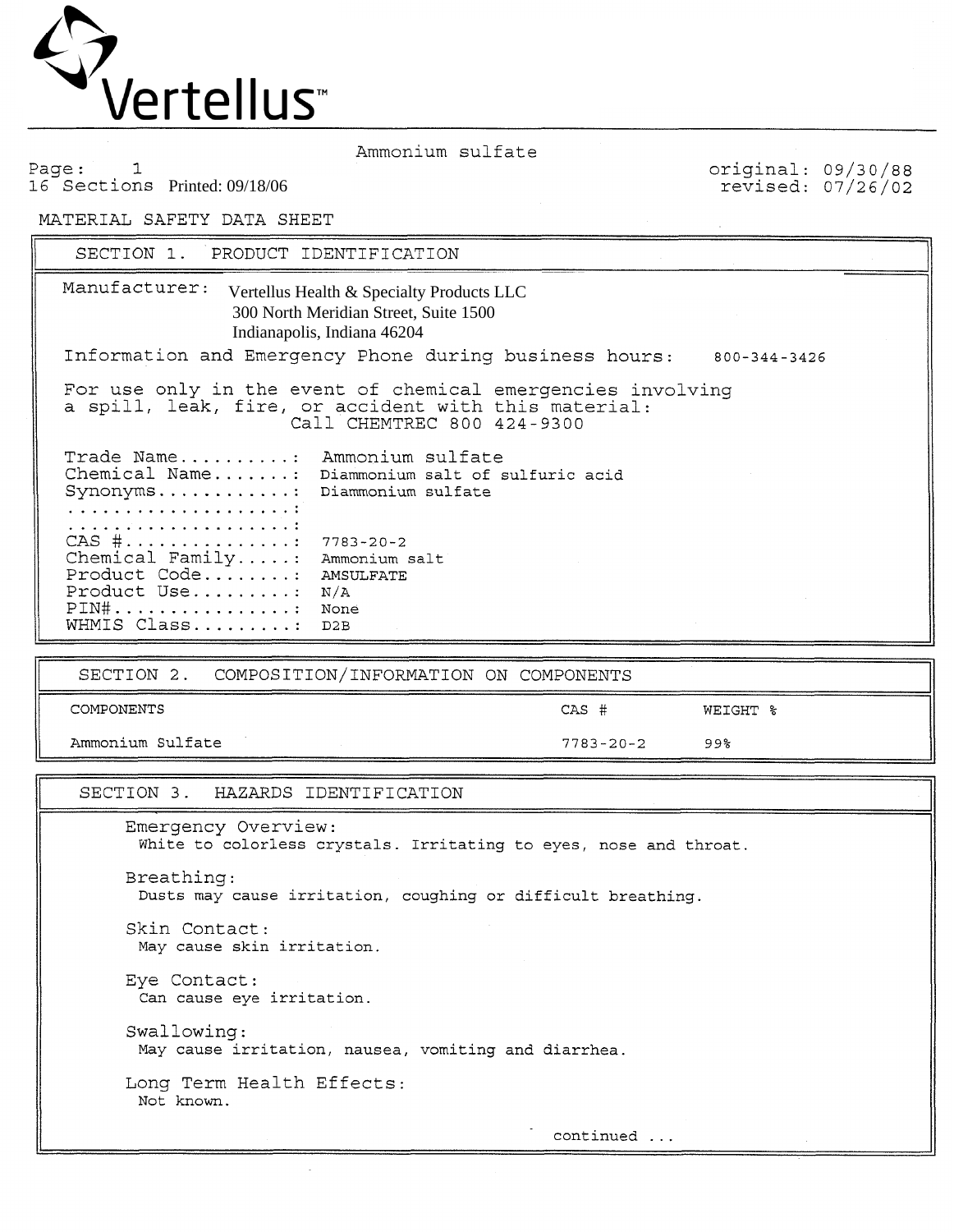# Page: 2 16 Sections Printed: 09/18/06

original: 09/30/88 revised: 07/26/02

## SECTION 3. HAZARDS IDENTIFICATION ... continued

Conditions Aggravated By Exposure: Not known.

SECTION 4. FIRST AID MEASURES

Breathing:

Remove to fresh air. If not breathing, give artificial respiration. If breathing is difficult, give oxygen. Seek medical attention.

Skin :

Wash with soap and water. Get medical attention if irritation develops or persists.

Eye :

 $\overline{\phantom{a}}$ 

Immediately flush eyes with plenty of water for at least **15**  minutes, holding eyelids apart. Get medical attention if irritation or other symptoms occur.

Swallowing:

Get immediate medical attention. Never give anything by mouth to an unconscious person.

SECTION 5. FIRE FIGHTING MEASURES

Flash Point.................... N/A N/A Method........................... N/A<br>Lower Explosive Limit........ N/A Lower Explosive Limit....... Upper Explosive Limit....... : N/A Auto Ignition Temperature...: N/A Extinguishing Media......... CO2, dry chemical, alcohol foam, water spray Firefighting Procedures: Material will not burn. Evacuate area and fight fire from safe distance. Use extinguishing media for surrounding materials. Wear pressure-demand self-contained breathing apparatus (MSHA/NIOSH-approved or equivalent) and full protective gear. Unusual Fire and Explosion Hazards: May generate ammonium gas, sulfuric dioxide or trioxide gases if involved in a fire. Sensitivity To Explosion: None expected by mechanical impact or static discharge Conditions Of Flammability: Decomposes as 535 deg F.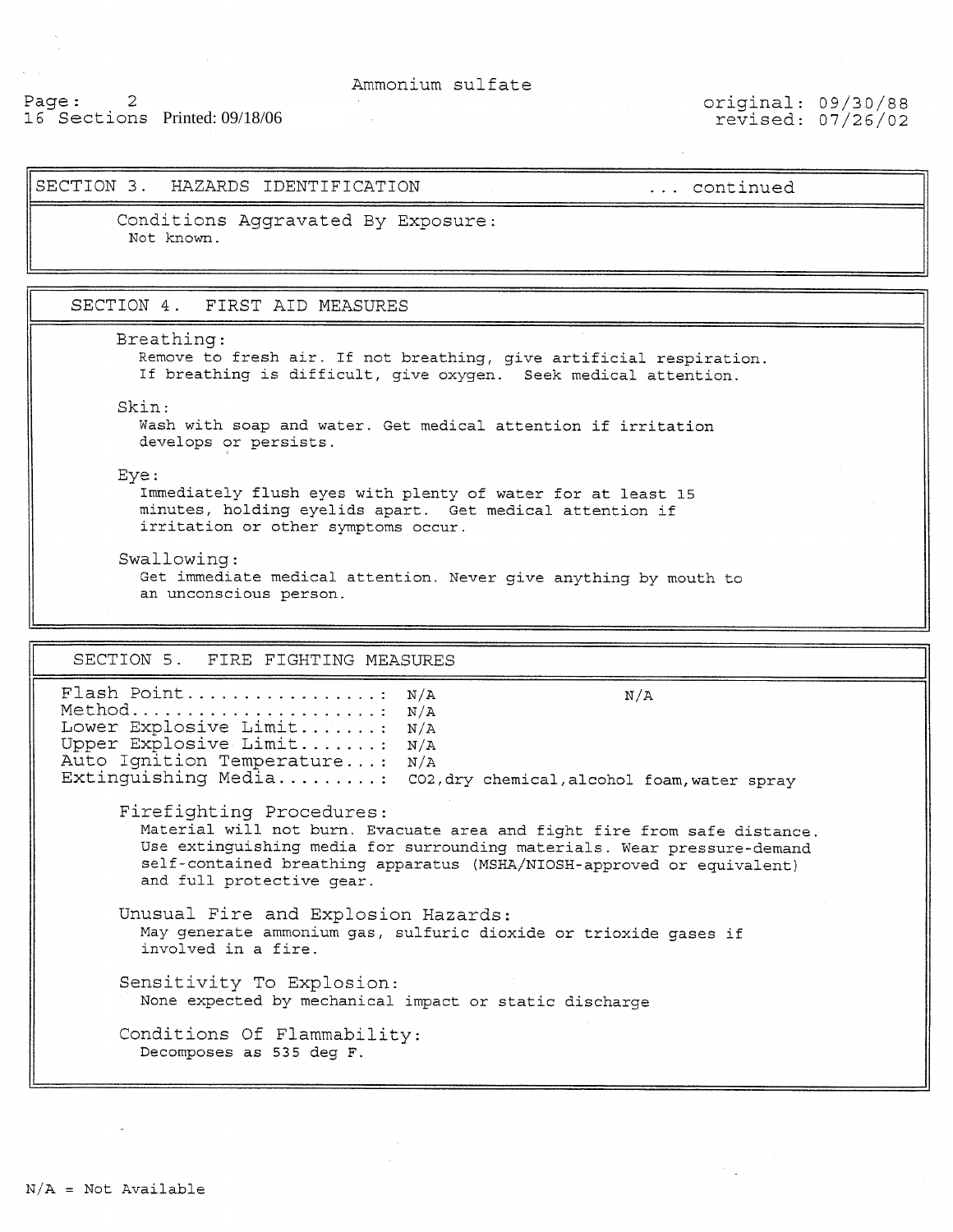## Page: 3 16 Sections Printed:07/26/02 Printed: 09/18/06

## original: 09/30/88 revised: 07/26/02

# SECTION 6. ACCIDENTAL RELEASE MEASURES General : Minimize entry of material into sewers and drainage systems. Refer to permit discharge limitations if applicable. Isolate spill area, preventing entry by unauthorized persons. Prevent skin/eye contact. Small Spill: Sweep or scoop material into a chemical waste container. Avoid raising dust. Scrub area with detergent and water. Large Spill: Shut off spill if safe to do so. Clean up spills immediately, observing precautions in Protective Equipment section. Vacuum or sweep up material and place in a disposal container. SECTION 7. HANDLING AND STORAGE Handling : Use with adequate ventilation. Avoid contact with skin and eyes. Wash thoroughly after handling. Follow all MSDS/label precautions even after container is emptied because it may retain product residues. Storage : Keep container closed when not in use SECTION 8. EXPOSURE CONTROLS/ PERSONAL PROTECTION Exposure Levels: None established. Engineering Controls: Use process enclosures, local exhaust ventilation, or other engineering controls to control sources of dust, mist or vapor. Respiratory Protection: Use a NIOSH/MSHA approved air purifying respirator as needed to control exposure. Consult with respirator manufacturer to determine respirator selection, use, and limitations. Use a positive pressure air supplied respirator for uncontrolled releases or when air purifying respirator limitations may be exceeded. Follow respiratory protection program requirements (OSHA 1910.134 and ANSI 288.2) for all respirator use. Eye/Face Protection: Use safety glasses. Where contact with the eyes is likely, use chemical goggles. Use a face shield as needed. continued ...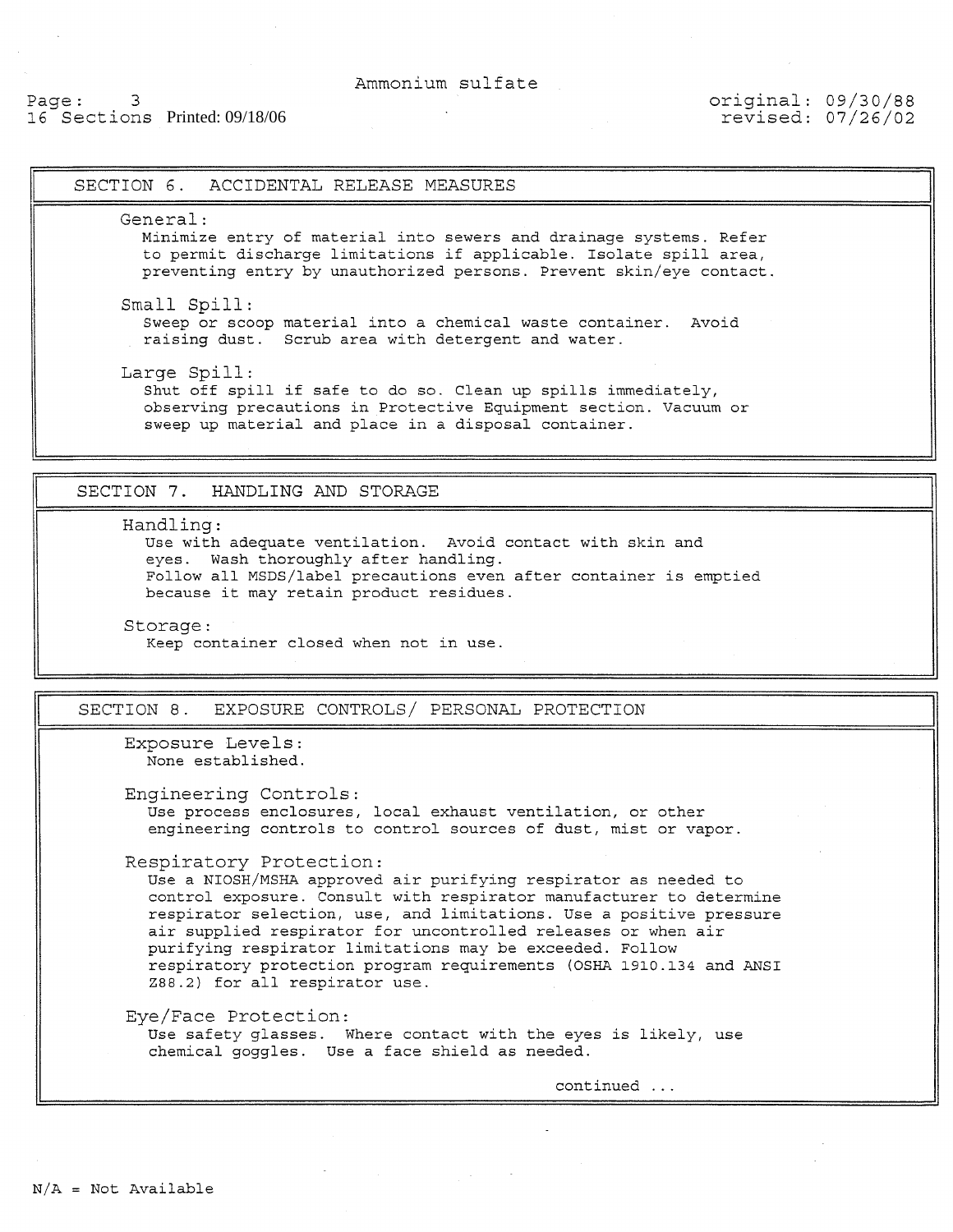# Page: 4 16 Sections Printed: 09/18/06

<u>|-</u>

original: 09/30/88 revised: 07/26/02

SECTION 8. EXPOSURE CONTROLS/ PERSONAL PROTECTION ... continued

Skin Protection:

Use impervious gloves. Use clean protective body-covering clothing as needed to minimize contact with clothing and skin.

| SECTION 9. PHYSICAL AND CHEMICAL PROPERTIES                                                                                                                                                                                                                                                                               |                                                                                                                                                                                                             |
|---------------------------------------------------------------------------------------------------------------------------------------------------------------------------------------------------------------------------------------------------------------------------------------------------------------------------|-------------------------------------------------------------------------------------------------------------------------------------------------------------------------------------------------------------|
| Initial Boiling Point<br>Final Boiling Point<br>Specific Gravity (Relative to Water)<br>Vapor Density (relative to air)<br>Vapor Pressure (mm Hg)<br>Solubility in Water<br>Freezing/Melting Point<br>Octanol/water Partition Coefficient<br>Odor Threshold<br>Viscosity<br>Evaporation Rate (relative to n-Butylacetate) | : White to colorless crystals<br>Odorless<br>N/A<br>N/A<br>$:$ N/A<br>N/A<br>: 1.77@77F<br>: N/A<br>: $N/A$<br>: N/A<br>: Very soluble<br>: $N/A$<br>: N/A<br>$\rm N/A$<br>$\mathrm{N}/\mathrm{A}$<br>: N/A |

SECTION 10. STABILITY AND REACTIVITY

Stable : Yes.

Strong Oxidizer: No.

Hazardous Polymerization: Not prone to hazardous polymerization.

Incompatibility:

Reaction with sodium hypochlorite gives the unstable explosive nitrogen trichloride. Reaction with oxidizers like potassium chlorate, potassium nitrite, or potassium nitrate may present an explosion hazard in a fire.

Conditions to Avoid: Contact with incompatible materials.

Hazardous Decomposition Products: When heated to decomposition this material releases toxic fumes of NOx, SOX, and Ammonia.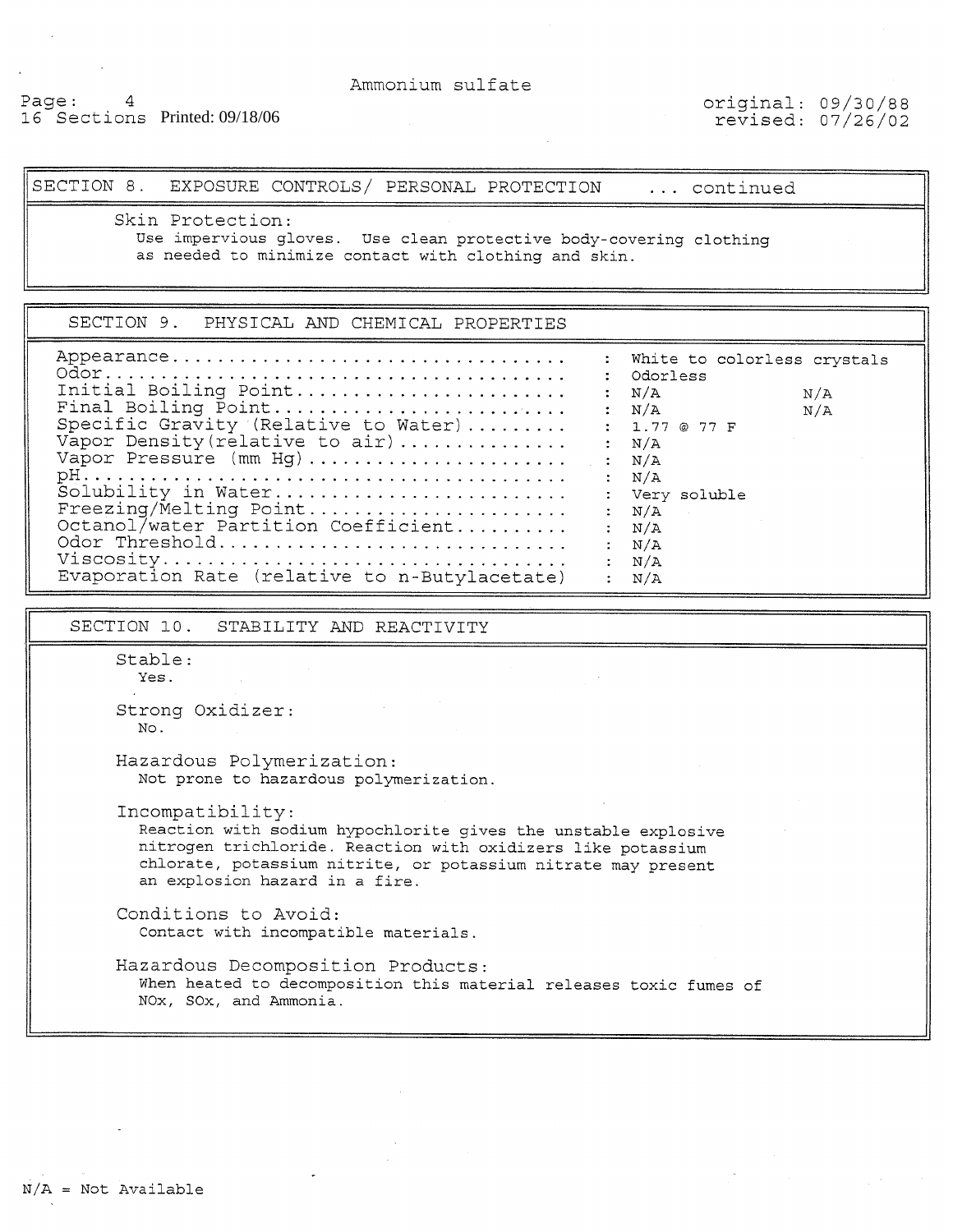# Page: 5 16 Sections Printed: 09/18/06

original: 09/30/88 revised: 07/26/02

SECTION 11. TOXICOLOGICAL INFORMATION

Toxicology: Ammonlum Sulfate **(CAS#** 7783-20-2); Oral LD50, rat; 2840 mg/kg

SECTION 12. ECOLOGICAL INFORMATION

Ecotoxicological Information: Mosquito fish TLm; 1,290 ppm/96-hr Daphnla magna TLm; 292 ppm/96-hr

Chemical Fate: Not available.

SECTION 13. DISPOSAL CONSIDERATIONS

Waste Disposal: Dispose of in accordance with all federal, state, and local regulatlons. Container Disposal:

Dispose of in accordance with all federal, state, and local regulatlons.

SECTION 14. TRANSPORT INFORMATION

```
DOT Shipping Name...: Not Regulated
Hazard Class........
Packing Group.......
UN/NA \tilde{N}\circ. \dots \dots \dots :
DOT Labels..........
Subsidiary Label .... : 
DOT Placards ........ : 
IMO Shipping Name. .. : Not Regulated 
Hazard Class........
Packing Group.......
UN No. .............
IMO Labels .......... : 
Subsidiary Label .... : 
IATA Shipping Name. . : Not Regulated 
Hazard Class........
Packing Group.......:
UN No. .............
IATA Labels ......... : 
Subsidiary Label .... :
```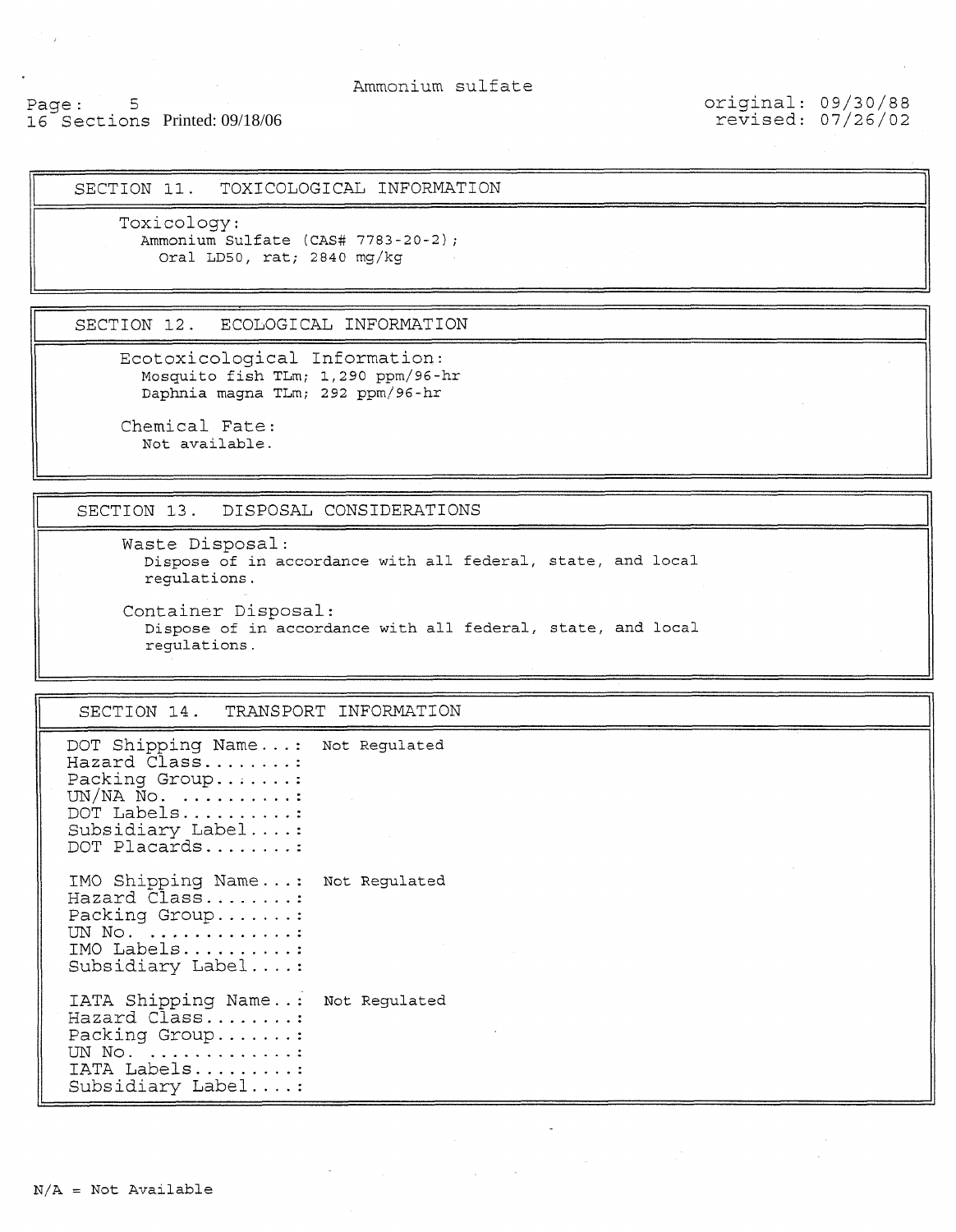## Page: 6 16 Sections ~rinted:07/26/02 Printed: 09/18/06

original: 09/30/88 revised: 07/26/02

SECTION 15. REGULATORY INFORMATION SARA 3111312 Chronic Health Hazard : no SARA 311/312 Acute Health Hazard.. : yes SARA 311/312 Acute Health Hazard.. : yes<br>SARA 311/312 Fire Hazard......... : no<br>SARA 311/312 Sudden Pressure...... : no SARA  $311/312$  Sudden Pressure...... : SARA 311/312 Reactivity Hazard.... : no Section 302 Extremely Hazardous: Ingredients CAS # Weight % **TPO** \*\* None \*\* CERCLA Hazardous Substances: Ingredients CAS # Weight % RO \*\* None \*\* Section 313 Toxic Chemicals: Ingredients CAS # Weight % \*\* None \*\* NJ Environmental Hazardous Substance List: Ingredients \*\* None \*\* California Proposition 65 Ingredients:<br>CAS # Weight % Ingredients \*\* None \*\* TSCA: This substance is listed on the TSCA inventory. DSL/EINECS: This substance is listed on the Canadian Domestic Substances List & the European Inventory of Existing Commercial Chemical Substances WHMIS : This MSDS was prepared in accordance with Canadian Controlled Product Regulations. This product meets hazard class criterion D2B. - SECTION 16. OTHER INFORMATION NFPA Hazard Ratings: HMIS Hazard Rating: Health.............. : 2<br>Fire............... : 0 Fire ............... : o Fire ............... : <sup>o</sup> Reactivity ......... : o Reactivity ......... : <sup>o</sup> Specific Hazard.. .. : None MSDS Revisions: 06/10/99; Added regulatory information (sect 15) 07/26/02; Periodic review - no change in hazard assessment continued ...